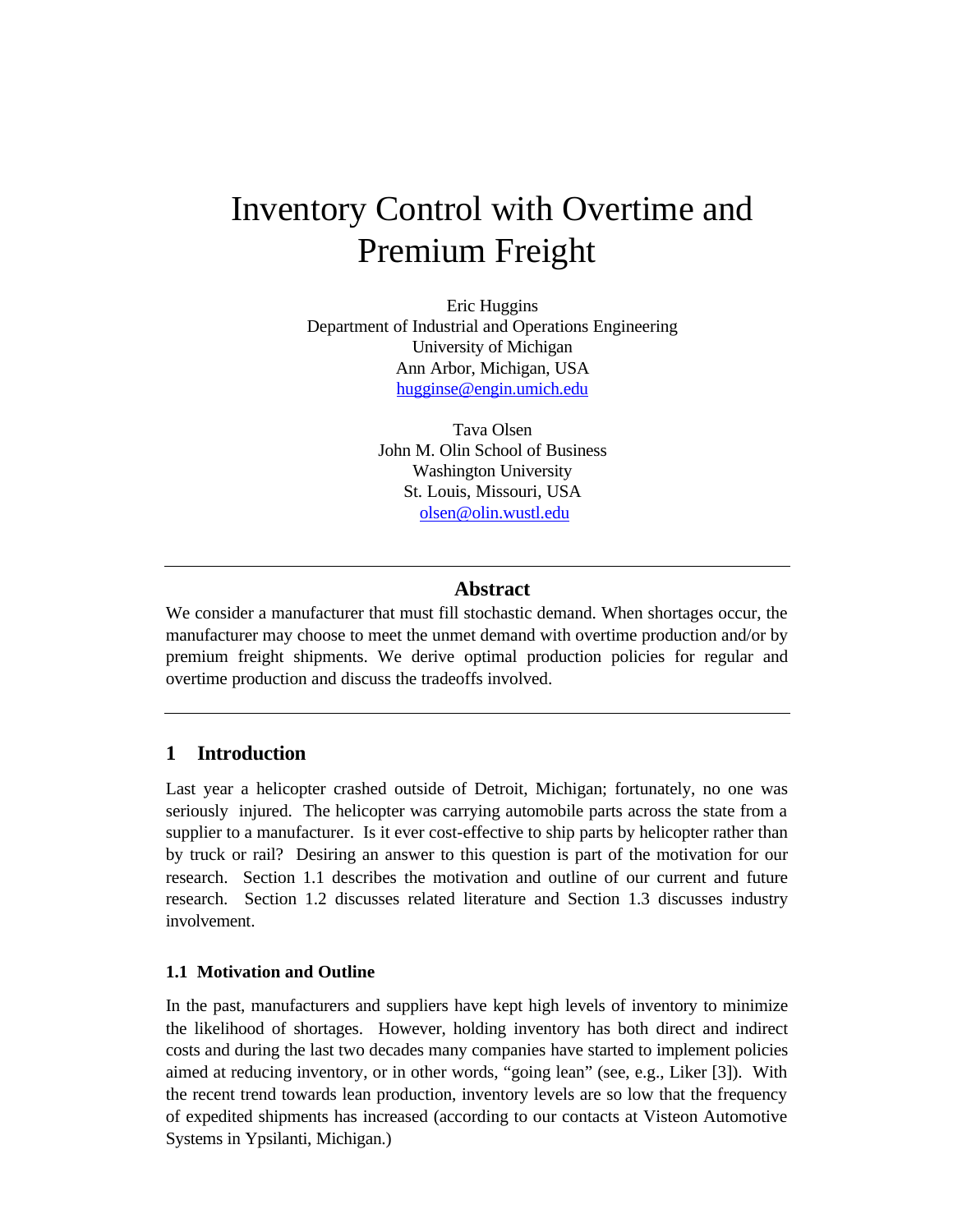The lean manufacturing paradigm has become popular in industry for one main reason: it is believed to reduce costs. The lean manufacturing philosophy is to reduce costs by continuously improving quality and minimizing inventory. While the successful implementation of lean manufacturing may indeed reduce overall costs, problems with unmet demand may occur with acute reduction of inventory levels. Some of these problems may be remedied by filling the unmet demand using overtime production and/or by building the products later and shipping them by premium freight (e.g., by helicopter) to ensure on time delivery.

It is particularly important for auto-assembly that all parts are at the assembly line on time because shutting down the line is *extremely* expensive. Therefore parts suppliers find themselves making a three-way trade-off between inventory, overtime, and premium freight. In particular, Visteon Automotive Systems faces this exact trade-off when supplying Ford assembly lines and is very interested in this research.

We are studying how to minimize costs in supply chains given that low inventory is desirable and the option exists to meet demand on time with overtime production or by shipping products premium freight. Our objective is to model this system, derive structural results for optimal policies, and answer various questions about the behavior of the system under different circumstances. For example, how does the system respond when inventory holding costs are considered to be very high (as is the case in lean production systems)?

In order to understand this problem, our initial research has been with a single location model. We assume that a single manufacturer has two modes of production: regular and overtime. We also assume that regular production occurs before demand is realized; if there is a shortage after demand is realized, the manufacturer must fill the shortage with either overtime or premium freight. It is important to note that, in our model, demand is always met; in most other inventory models, unmet demand is either backlogged or considered lost. Our initial results show that threshold type policies are optimal for regular and overtime production. Details are given in Section 2.

This paper is organized as follows. Section 2 gives a thorough introduction to our preliminary single location model and results and to what extensions we believe are possible. Section 3 discusses our future research on supply chains, the value of information, and other managerial insights we hope to develop. Finally, Section 4 concludes the paper.

#### **1.2 Related Literature**

The seminal paper about threshold policies for single location inventory problems is due to Scarf [6]. In his paper, he shows that under fairly general conditions, the optimal production policy is an (*s,S*) type policy where it is optimal to produce up to *S* if the inventory falls to or below *s* and do nothing if the inventory is greater than *s*. However, our problem does not meet Scarf's conditions but does closely follow the conditions set forth by Veinott [8]. In his paper, he proves the same results, but allows for a more general cost structure.

The two papers mentioned above both consider a finite time horizon. To tackle the infinite time horizon case, we consider the paper by Zheng [9]. In this paper, the author proves the optimality of an (*s,S*) type policy over an infinite horizon under conditions similar to Veinott's. Many related papers exist, but to the best of our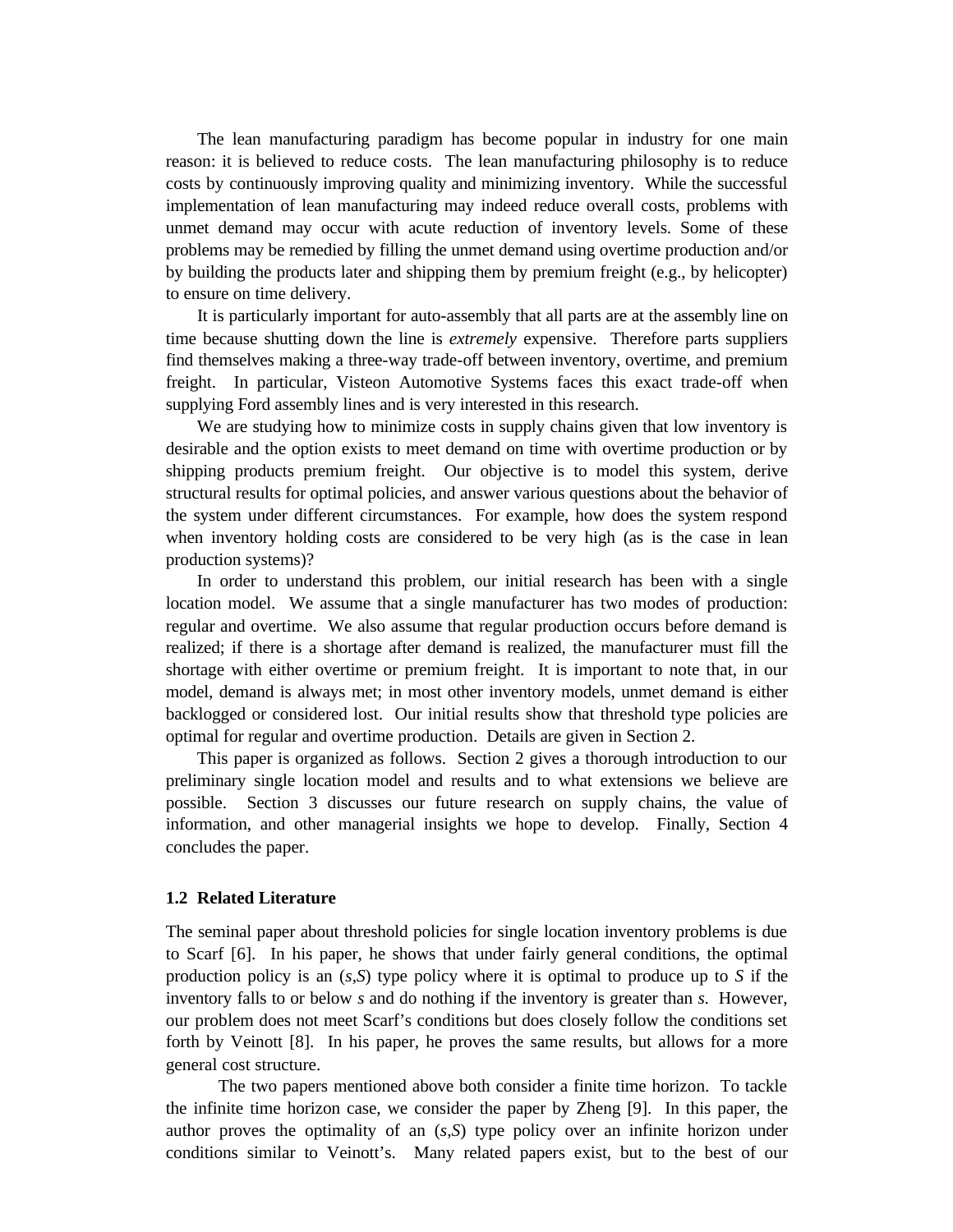knowledge none have considered our case with no shortages and with the option of overtime and/or premium freight.

A number of papers have been written on the topics of expediting shipments and overtime production (see Arslan, Ayhan, and Olsen [1] for a very recent review of this literature). Perhaps the most well known paper on expediting is by Fukuda [2]; in this paper he considers product delivery with negotiable lead times, where later deliveries are at a discounted cost. In his paper Fukuda derives optimal policies under the condition that products can be delivered with a normal lead time, or with a one period delay. Moinzadeh and Schmidt [4] discuss emergency orders where different methods of resupply have different lead times. They derive steady-state behavior for an (*S-1,S*) policy and provide sensitivity analysis. However, our assumptions differ from those of both papers listed above in that we assume that all demand must be met on time, and we assume that two options (overtime and premium freight) exist to guarantee timely delivery of goods.

#### **1.3 Company Involvement**

The problem of balancing inventory, overtime, premium freight, and information originated during a discussion with the Logistics department at Visteon Automotive Systems. Visteon is a subsidiary of the Ford Motor Corporation that supplies various parts used mainly in the production of Ford automobiles. These parts need to be available at the Ford assembly plants or else production lines will be shut down at an enormous cost.

The Visteon plant in Ypsilanti produces starters for engines. Some of these starters are sent to a Ford plant that produces engines for sport utility vehicles (SUVs). As the demand for such vehicles is high, the engine plant is effectively a bottleneck and therefore needs to produce as many engines as possible. Due to variations in the production process (e.g., machine breakdowns) the number of engines produced per day is not consistent. This makes for variable demand. Therefore, sometimes the demand for starters faced by the Ypsilanti plant exceeds the forecasted value significantly and the managers at the plant must find a way to meet this demand. On the other hand, the typical assembly plant supplied by Visteon is usually very consistent in its demand because it tends to have planned production that results in reasonably accurate forecasts.

In the spirit of lean production, inventory levels at Visteon are kept very low (about half a day's worth according to our contacts). So when demand is very high, shortages occur. When shortages happen, management must decide whether to run overtime production, wait until the next day and ship the unmet demand by air rather than by ground, or both. Overtime incurs a high setup cost as well as high per unit costs; shipping parts by airplane or helicopter is clearly more expensive than shipping by truck or rail. Both options are expensive, but if the parts are not delivered on time, production lines may have to be shut down and this is an unacceptable alternative. According to our contacts at Visteon, overtime production is common and they ship parts by chartered airplane "often." In some cases, the parts need only be shipped within the Detroit area; however, instances were mentioned where parts were flown by chartered airplane to Mexico and Japan!

Our current research models the single Visteon facility. We are trying to determine what inventory policies are optimal and when to use overtime and/or premium freight. In real terms, we are trying to determine if half a day's worth of inventory is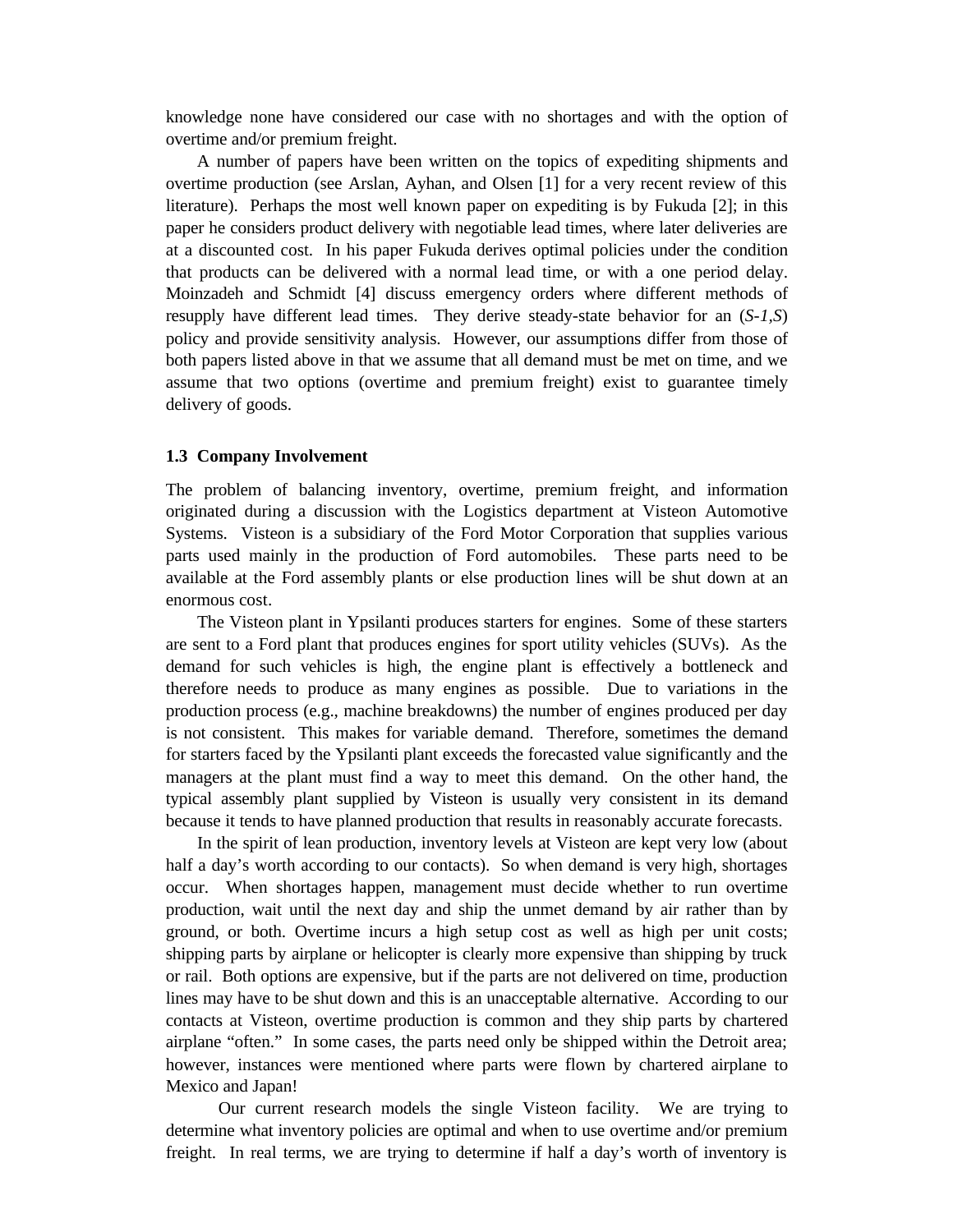enough and whether it is better to keep workers late or to ship parts by helicopter the next morning when necessary. Our future research will look at Visteon as part of the entire Ford supply chain and will consider how advanced information can be used to prevent shortages and reduce costs.

## **2 Single Location Model**

#### **2.1 Model Formulation**

Our model consists of a single manufacturer that produces one product. At the beginning of a period, the manufacturer observes the current inventory level. He then chooses the regular time production quantity, which must be enough to make the inventory level non-negative. Then he observes demand. If demand is higher than the current inventory position, the manufacturer must decide how to meet the excess demand by running overtime production and/or by waiting until the next period and expediting the shipment of the unmet demand.

One interesting aspect of this problem is that the manufacturer must make two decisions during each time period. First, he must decide how much to produce during regular production given the current inventory level. Then, after observing demand, he must decide how much to produce during overtime. Note that after the overtime production is run, the starting inventory for the next period is completely determined and any remaining unmet demand must be produced at the beginning of the next period and shipped by premium freight. Our goal is to determine optimal production policies for both regular and overtime production.

This two-decision problem leads to two separate functional equations that depend on each other for the finite horizon case. In the first equation,  $f<sub>r</sub>(x)$  represents the minimum cost-to-go given that the inventory level before regular production during time *t* is *x*. In the second equation,  $f_{of}(x)$  represents the minimum cost-to-go given that the inventory level after demand is observed and before overtime production during time *t* is *x*. Note: for a horizon of *T* periods, we define  $f_{r(T+1)}(x) \equiv 0$  for all *x*. The equations are:

$$
f_{rt}(x) = inf_{y^3x+y} \{ K_r d(y-x) + (c_r - c_o)y + E[f_{ot}(y-D)] \}
$$

and

$$
f_{oi}(x) = inf_{y \cdot s_{x}} \{ K_o d(y - x) + c_o y + (h - ac_r)y^+ + a(a + c_r)y^- + aA d(y') + af_{r(t+1)}(y) \}
$$

where  $\mathbf{d}(x)=1$  if  $x > 0$  and 0 otherwise. The per unit costs of regular and overtime production are, respectively,  $c_r$  and  $c_o$  per unit. The setup costs of regular and overtime production are, respectively,  $K_r$  and  $K_o$ . The holding cost is *h* per unit, the cost of premium freight is *a* per unit, and the setup cost for premium freight is *A.* The random demand is *D* and the discount factor is *a*, with  $0 < a < 1$ .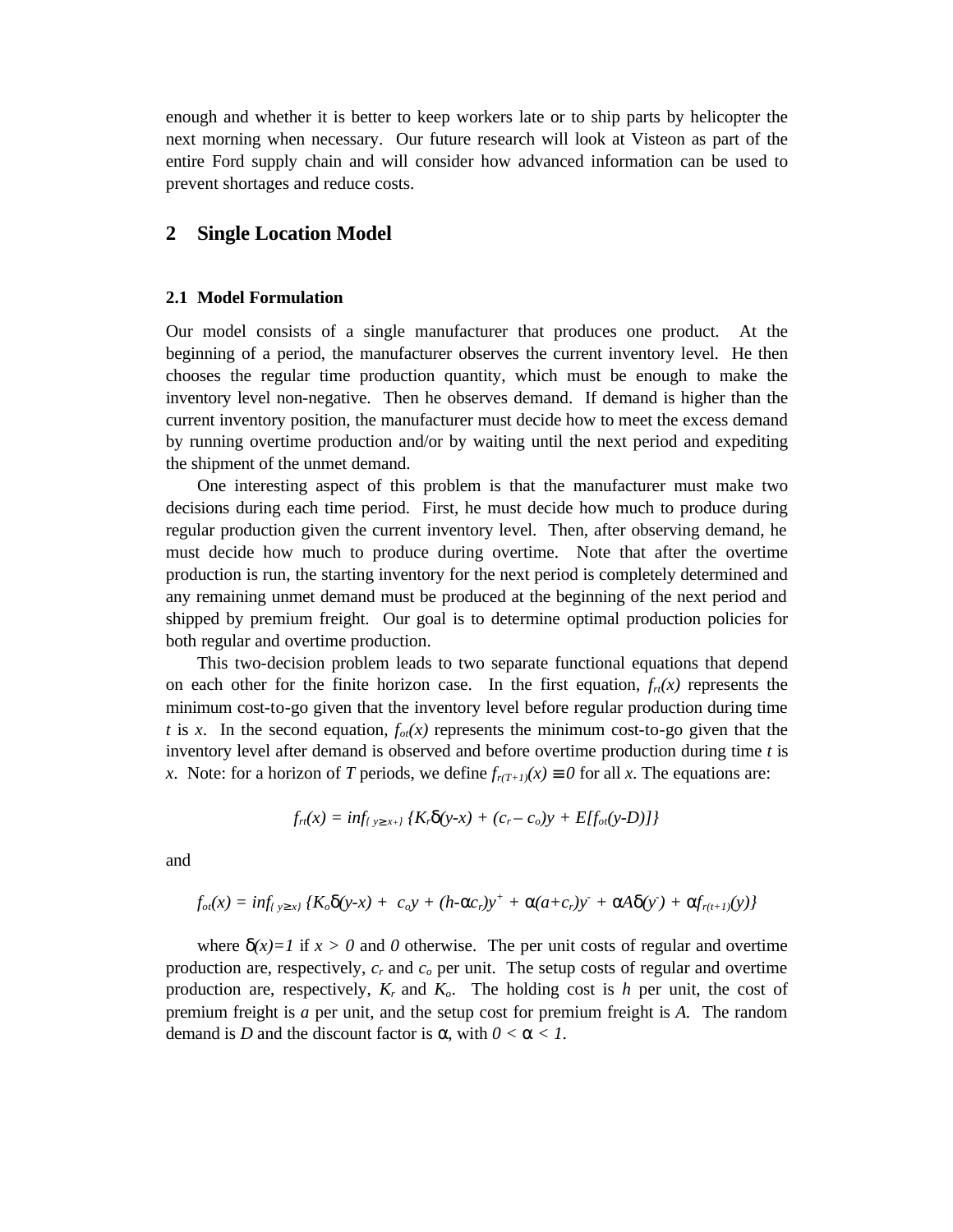The basic assumptions are that:

a) regular production, overtime production and premium freight each incur a nonnegative fixed setup cost  $(K_n, K_o, A^3, \emptyset)$ , with the setup cost for overtime production the largest of the three  $(K_o \circ K_r A)$ ;

b) regular production, overtime production and premium freight each incur a positive per unit cost  $(c_n, c_o, a > 0)$  with the per unit cost for overtime production greater than the per unit cost of regular production  $(c_o > c_r)$  and the discounted per unit cost of premium freight and regular production greater than the per unit cost of overtime production  $(a(a + c_r) > c_o);$ 

c) the manufacturer incurs a per unit holding cost (*h*) for positive inventory remaining after overtime;

d) every unit of unmet demand is filled either by overtime production or by expedited shipping at the beginning of the next period;

e) each period the demand is independent and identically distributed and follows a logconcave probability distribution (see Rosling [9] for details); and

f) the manufacturer has infinite capacity during regular production and overtime production.

Our goal is to minimize the manufacturer's total expected discounted cost over the finite and infinite time horizons. We also wish to minimize the manufacturer's average cost over the infinite horizon.

We are convinced that threshold type policies are optimal for the general model for both finite and infinite time horizons and are currently in the process of trying to prove this. However, we do have proof that threshold type policies are optimal if we relax some of the assumptions above. First, if we assume that there is no setup cost for regular production and premium freight  $(K_r = A = 0)$ , we can show that the optimal regular production policy is a base-stock policy and the optimal overtime production policy is an (*s,S*) policy. Details are available in Section 2.2. Second, if we assume that the demand distribution is exponential, we can show that the optimal regular and overtime production policies are (*s,S*) policies. Finally, we have studied some interesting results in the general case which will be discussed in Section 2.3

#### **2.2** No setup cost for regular production and premium freight  $(K_r = A = 0)$

For the finite horizon version of this case, we have proved that threshold policies are optimal for regular production and for overtime production.

**Proposition:** The optimal regular production policy is a base-stock policy and the optimal overtime production policy is an (*so*, *0*) policy with

$$
s_0 = \frac{K_0}{c_0 - \mathbf{a}(a+c)}.
$$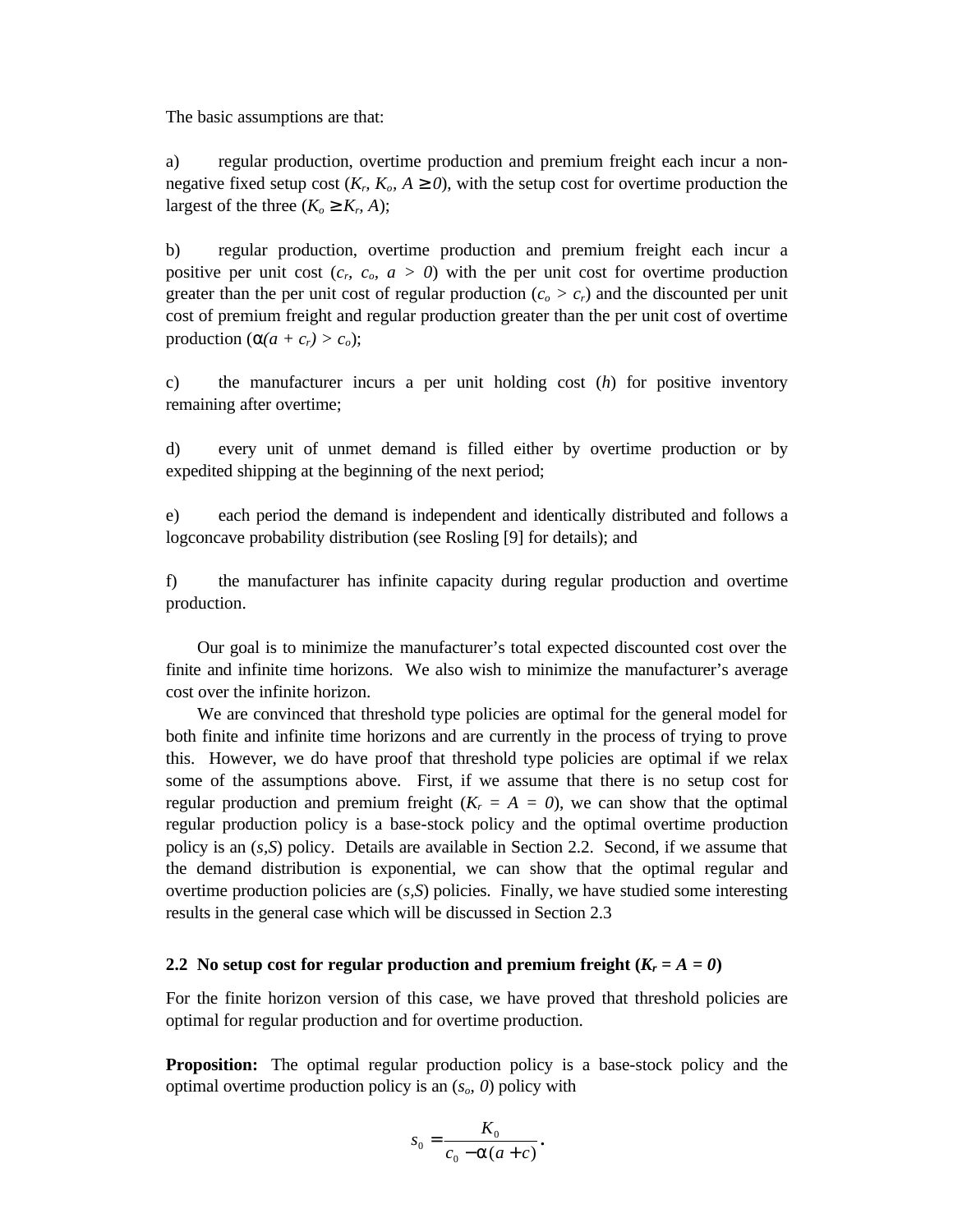Thus, during regular production time, an optimal base-stock level exists and the optimal policy is to produce up to the base-stock level whenever the inventory level falls below the base-stock level. During overtime, if the inventory level is positive, do nothing. If the inventory level is negative but not less than *so*, do nothing now but prepare to ship the unmet demand by premium freight at the beginning of the next period. Finally, if the inventory level is less than *so*, produce enough during overtime to bring the inventory level up to *0*.

Note that *so* is negative by assumption b). Also notice that as the setup cost for overtime,  $K<sub>o</sub>$ , increases, the threshold becomes more negative. This makes sense intuitively since the manufacturer will want to avoid overtime when the setup cost for overtime production is high. Also notice as the denominator (the difference between the per unit costs of premium freight and overtime) decreases, the threshold becomes more negative. This makes sense as well, since if the two per unit costs are close, the manufacturer will choose the premium freight option to avoid the setup cost.

The proof of our proposition proceeds as follows. First, we show that the optimal overtime production policy is the  $(s<sub>o</sub>, 0)$  policy discussed above; then, we show that the optimal regular production policy is a base-stock policy by an inductive argument. To show the former, we show that when the overtime decision is made, the choice must be for overtime production or premium freight, but not a combination of both. Using this fact and comparing costs, we prove that the threshold is *so*.

To prove the latter, we start at the end of the horizon (time *T*) and show that a basestock policy is optimal for regular production. We then inductively prove that the same base-stock policy is optimal for every time period. The most interesting part of the proof is that we must show that  $G(y)$ , our single period cost function which includes the costs of production, holding, and premium freight, has a unique minimum. To prove that  $G(y)$ has a unique minimum, we require that our demand distribution is logconcave and hence assumption e). Note, however, that most demand distributions commonly used in inventory literature are logconcave, including the Normal, Uniform, Exponential, Gamma, Beta, and Poisson distributions.

We show that  $G(y)$  has a unique minimum by considering its derivative,  $G\lll(y)$ , where

$$
G(y) = cr - co + (h+aa)F(y) + (co - a(a+c))F(y-so)
$$

and  $F(\cdot)$  is the cumulative distribution of demand. We show that  $G(\psi)$  is negative on the left and postitive on the right and that it has exactly one zero. Thus,  $G(y)$  has a unique minimum.

#### **2.3 General case results**

We are convinced that in the general case, both the optimal regular production policy and the optimal overtime production policy will be (*s,S*) policies. We are modeling our proofs on the paper by Veinott [8] for the finite horizon case and on the paper by Zheng [9] for the infinite horizon case. In both cases, we are trying to show that the best overtime production policy is (*s,S*) first and then use the results from the two papers to show that the best regular production policy also (*s,S*). The problem is much more interesting in this case. (And, of course, much more difficult to prove!)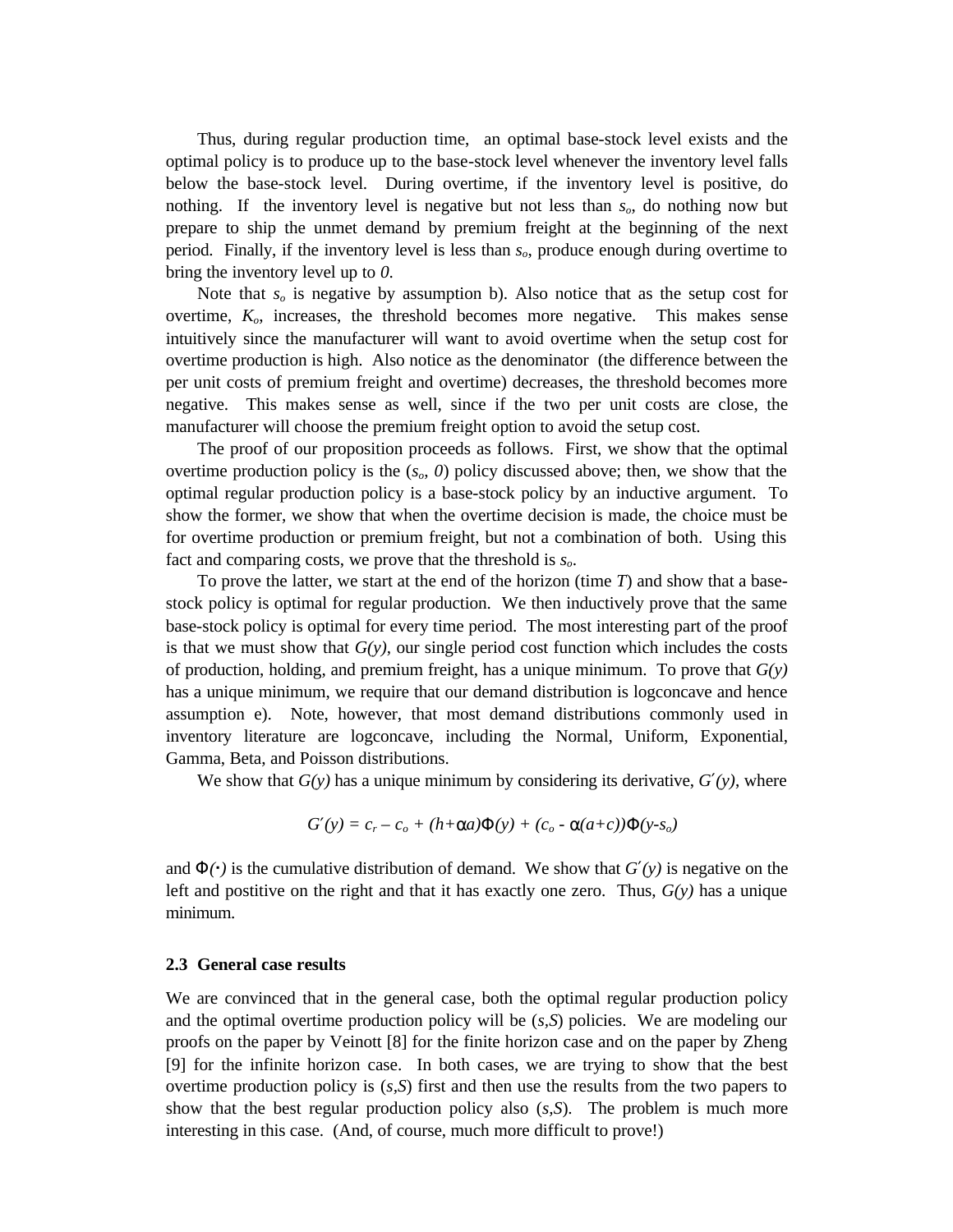The main difficulty occurs when we calculate *so*, the threshold between overtime production and premium freight. In the case where there is no setup cost for regular production, it is easy to show that if overtime is used, the inventory level will always be brought up to *0*. However, if there is a setup cost for regular production, it may be optimal during overtime to bring the inventory level up to some positive value to avoid the regular production setup cost the next period. Intuitively, if the overtime production option is chosen, the overtime production setup cost becomes a sunk cost; in addition, if the per unit cost of overtime production is relatively close to the per unit cost of regular production, it makes sense to produce up to a positive inventory level during overtime and avoid regular production the next period.

Consequently, the value of *so* may not be stationary which complicates both proofs. In this case, the parameters for the opimal overtime policy may depend on the time period *t*; in other words, the overtime production theshold will be  $s_{ot}$  and the optimal inventory level to produce up to during overtime production will be *Sot*. We can still show that  $G_t(y)$  has a unique minimum (although it may now depend on *t*), but for the finite horizon case, the non-stationarity complicates the inductive proof. For the infinite horizon case, we believe that these values will be stationary, but our proof is not yet complete.

## **3 Future Research**

When we have proven that threshold policies are optimal for the single location problem, our next step will be to investigate whether these policies hold for the entire supply chain. Our original problem came from Visteon Automotive Systems, which is an integral part of the Ford supply chain, and thus we are very interested in results for the multi-echelon problem. Another area we plan to investigate is the value of information. We believe that if the Visteon plant could get real-time data from the assembly plants it supplies, inventory shortages and over-production could be drastically reduced and we hope to quantify the savings involved.

#### **3.1 Supply Chain**

In this section we discuss three types of supply chains, namely, centralized, cooperative, and competitive. Centralized and cooperative supply chains have a single objective while competitive supply chains have multiple players each with his or her own objective. While the global objective is the same in centralized and cooperative supply chains the information available at each stage is not. These differences mean that different research questions are of interest in each of the three types of supply chain and we therefore discuss them individually.

Our first supply chain model will consist of two stages that are all controlled by a single controller whose goal is to minimize total system cost. We will assume that the controller has perfect information from each stage and that at least one of the stages has the possibility of overtime and premium freight shipments. Our intuition is that the total supply chain savings using an optimal policy for the entire system will be significant, and we expect to apply real world data from the automotive industry to verify our results.

The centralized model assumed that global information was available; this is clearly less than realistic. Therefore, our second supply chain model will consist of two stages that belong to the same corporation, but have only local information and may be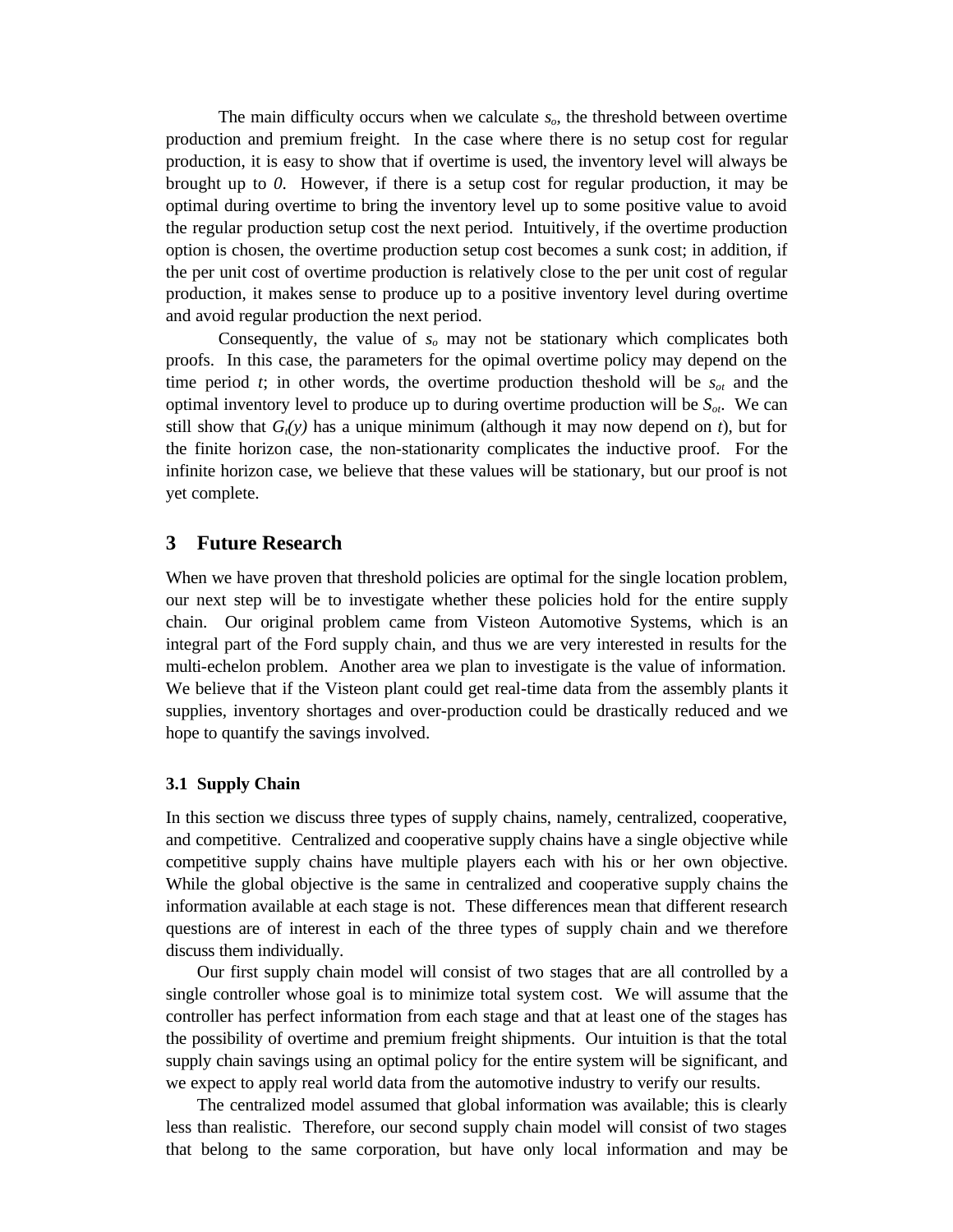operated independently. We wish to know if a set of locally optimal policies exists that will induce global optimality achieved by the centralized model.

Finally, our third supply chain model will consist of two stages that are not only independent, but also competitive. At both stages, the managers will be concerned only with minimizing their own costs. It seems unlikely that the results for the two models mentioned above will apply directly to this situation, but it may be possible to achieve system-wide optimality with appropriate contract structures or other measures. In other words, it may be possible to design contracts that result in both competitors working towards system-wide optimality.

#### **3.2 Value of Information**

One of the most intriguing concepts in supply chain management is the value of information. We will investigate the role of information in all of the models discussed above, and we hope to gain insight into the actual savings that good information can provide.

In the single location model, we expect the cost to decrease as better information becomes available. The assumption in our current model is that the manufacturer knows only the demand distribution and must react with overtime or premium freight after the demand is realized. If the demand is highly variable, the costs associated with filling unmet demand will be extremely high. However, what if the demand variability can be smoothed by increased information flow from downstream, such as inventory position or a rolling forecast of demand? In this case, we expect to find significant savings for the manufacturer.

In the supply chain model, we believe that information will also be valuable. In the centralized model we will assume that a central controller knows all the information about the entire system. The controller should be able to coordinate production along the process smoothly and make sure that each stage has accurate information about what is going on downstream. The total supply chain cost will be minimized in this model.

However, things will not be so simple in the cases where each stage of the supply chain is independent and cooperative or where each stage of the supply chain is competitive. In the former, the challenge is to find a way to use information at the local level to achieve global optimality. In the latter, the challenge is to find a way to share the savings from minimizing total supply chain cost among all competitive stages such that at each stage, the benefit of shared savings outweighs the benefit of achieving local optimality.

#### **4 Conclusion**

The current trend in much of industry is towards lean manufacturing. This trend has created new challenges in the field of inventory control. One such challenge is how to meet stochastic demand consistently while holding relatively low levels of inventory. In our problem, we consider two alternatives to deal with shortages: overtime production and premium freight shipments.

We have proven that threshold policies are optimal for relaxations of our general single location model. Our current research focuses on proving the optimality of threshold policies for the general single location model. In the future, we will study our problem in the supply chain context and we will investigate the value of information.